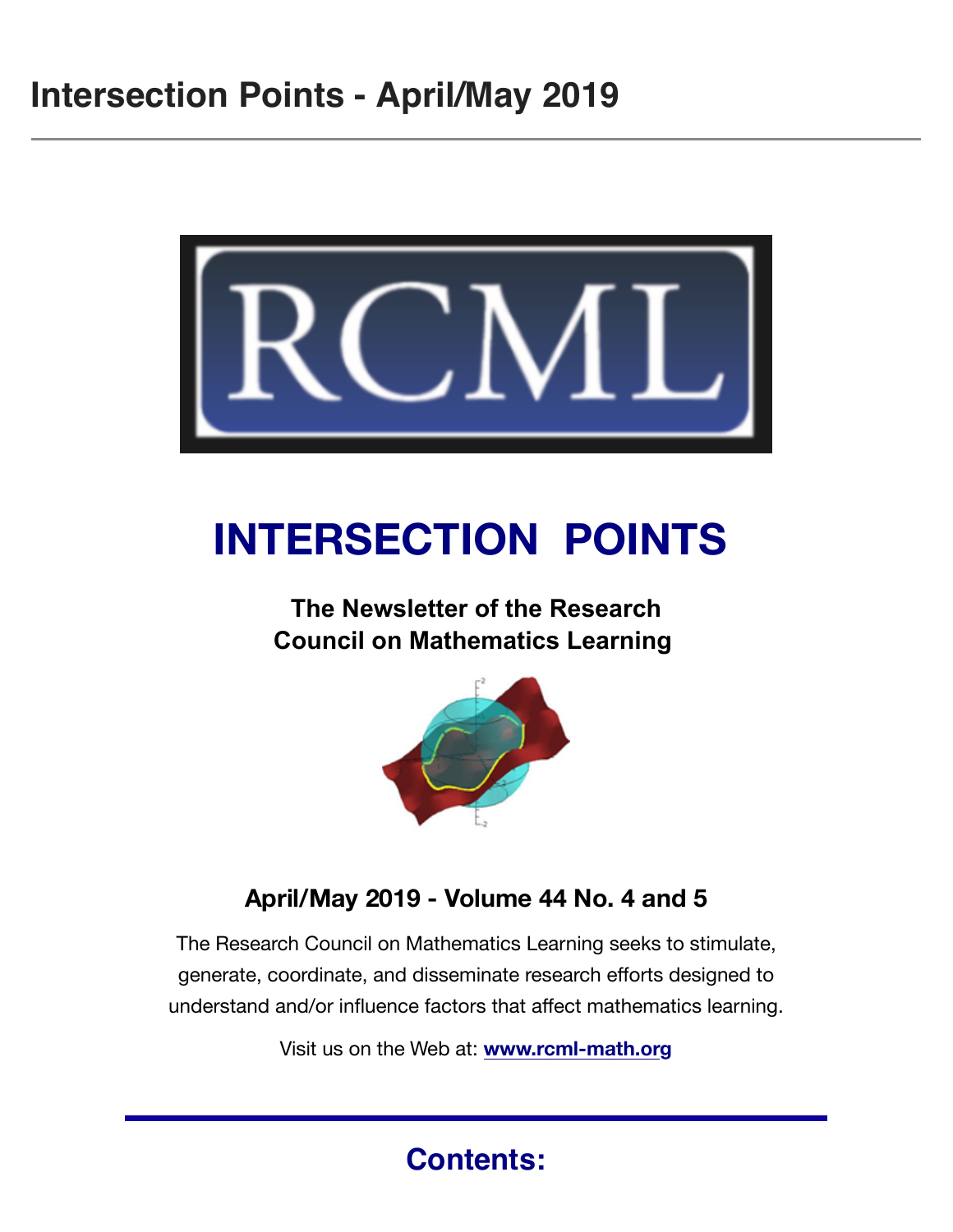- 1. President's Column
- 2. Call for Proposals
- 3. Connection Points

## *President's Column*



Megan Che Clemson University

As this academic year draws to a close and we all prepare to—with whatever balance works—relax, rejuvenate, and write, I find myself reflecting on this past year and looking ahead to the next.

The Charlotte RCML conference in February stands out as a major highlight of this year. I am glad to have this opportunity to extend deep thanks to all of the people involved in contributing to the success of this conference, and I wish to especially thank Kerri Richardson and Sarah Pratt as well as Tyrette Carter for all of their hours of effort. The result was a vibrant conference at which we were able to launch a new RCML award, the Jim W. Heddens Distinguished Service Award. We once again extend our congratulations to our inaugural awardee, William R. Speer, and we were honored to have Jim Heddens personally present to confer the award.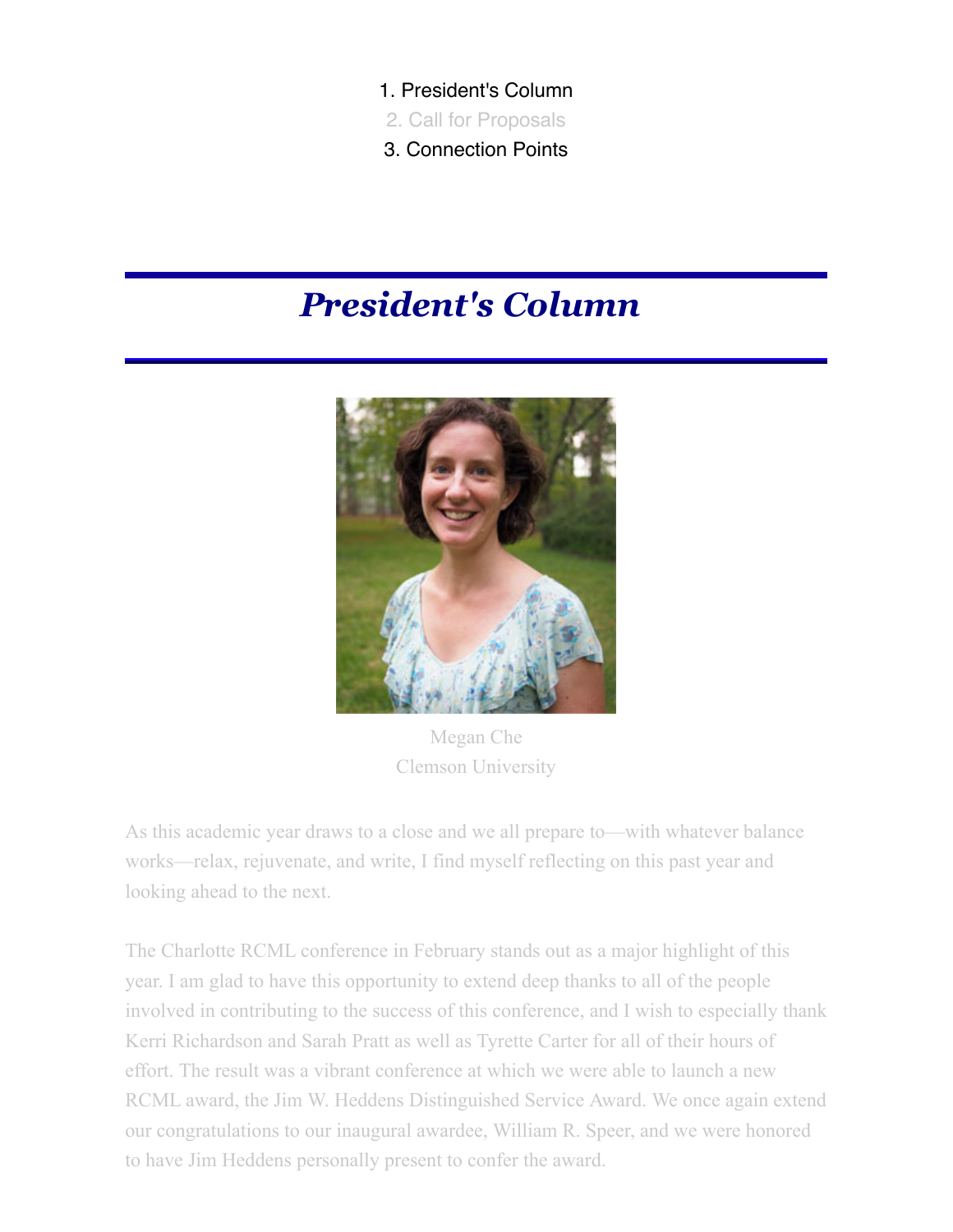As we shared at the Charlotte conference, the RCML Board is prioritizing three focus areas over the next year: Membership, Board structure, and Visibility. In terms of membership, we will explore ways to optimize our impact-to-size ratio with the aim of having an "outsized" impact upon our field. Our RCML community is strongly committed to maintaining our supportive, close-yet-friendly nature while extending the ways we contribute to and push our field. Connected to this aim, we will explore how to amplify ways graduate students engage with RCML, perhaps by increasing the graduate student awards we offer and/or including a graduate student voice on the Board in an formal structure.

In addition to considering board-level graduate student input, we are also examining ways to effectively and efficiently manage communications, which range from social media posts, to newsletters, to marketing and branding. Staying current with means and modes of communication is tied to our third focus area, visibility. To this end, the Board is exploring ways to cultivate our imprint so that our work and contributions are visible while holding true to our community focus. Our community focus truly derives from our members, and I encourage you to consider becoming even more engaged in our unique organization by serving on a committee, running for office, reviewing conference proposals and proceedings, and reviewing for Investigations. Over the next two years, I hope to get to know each of you better as you and I engage in new and exciting ways in RCML.

## *Call for Proposals*

#### *Increasing the Odds for All Mathematics Learners*

The 47<sup>th</sup> Annual Conference of the Research Council on Mathematics Learning (RCML) will be held in Las Vegas, Nevada**, March 5-7, 2020,** at the Alexis Park All-Suite Resort.

If you are interested in presenting at this year's RCML conference, proposals may be submitted beginning on **June 1, 2019**, and closing on **September 8, 2019**. Before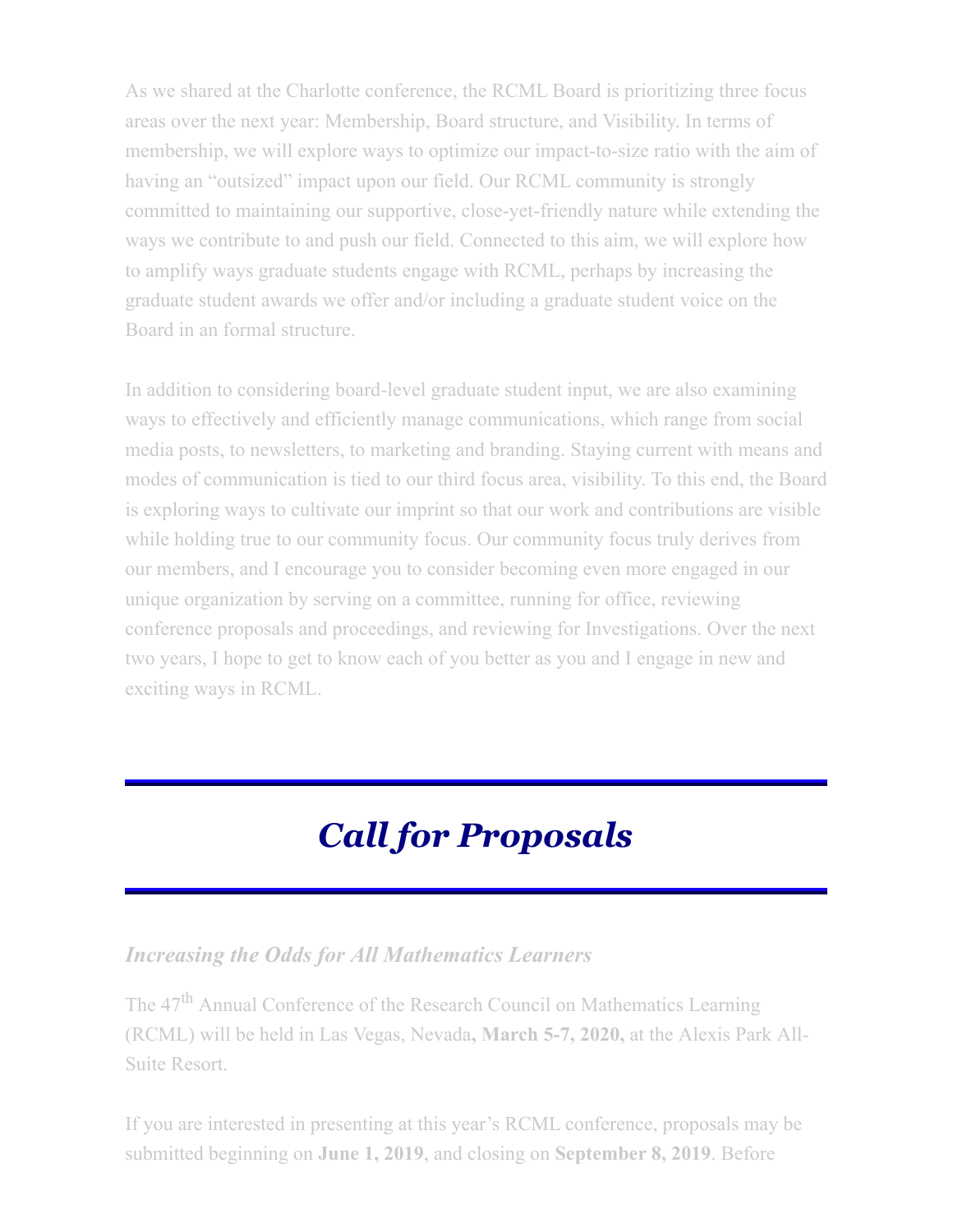submitting your paper, please review the Proposal Submission Guidelines on the **[RCML website](https://rcml-math.us17.list-manage.com/track/click?u=862dd25d78268b9858c5fd964&id=86f5b0caa5&e=c083b408c9).** Click the "Speaker Proposal Form" to submit your speaker proposal.

Conference Registration Rates:

- Early bird regular conference registration price: \$200
- Early bird student conference registration price: \$150
- Guest registration price (for those who are not presenting or attending the conference sessions): \$150
- If registering after January 20 price increases by \$50

Information regarding hotel accommodations are posted on the **RCML** website. Information regarding local activities and transportation is forthcoming. As always, you may check the RCML website for the most current information.

Also, note that RCML publishes peer-reviewed conference proceedings of selected papers that have been accepted as conference presentations. Acceptance of a proposal does not guarantee acceptance of the associated publication for the proceedings; however, all authors whose conference proposal has been accepted are invited to submit a paper based on their proposal. **Manuscripts proposed for the conference proceedings are due by October 31, 2019**. Conference proposals and papers submitted to the *RCML Proceedings* are **peer reviewed**. The lead author on the proceedings paper *must* register for the conference.

If you have questions, please contact us via email at one of the addresses below:

- Sarah Pratt (**remlconference**@gmail.com), VP for Conferences
- Linda Venenciano (*lhirashi@hawaii.edu*), Program Chair
- $\bullet$  Bill Speer (william.speer@unly.edu) & Jeff Shih (jshih@unly.nevada.edu), Local Host Co-Chairs
- Jennifer Cribbs (jennifer.cribbs@okstate.edu, Proceedings Editor

## *Connection Points*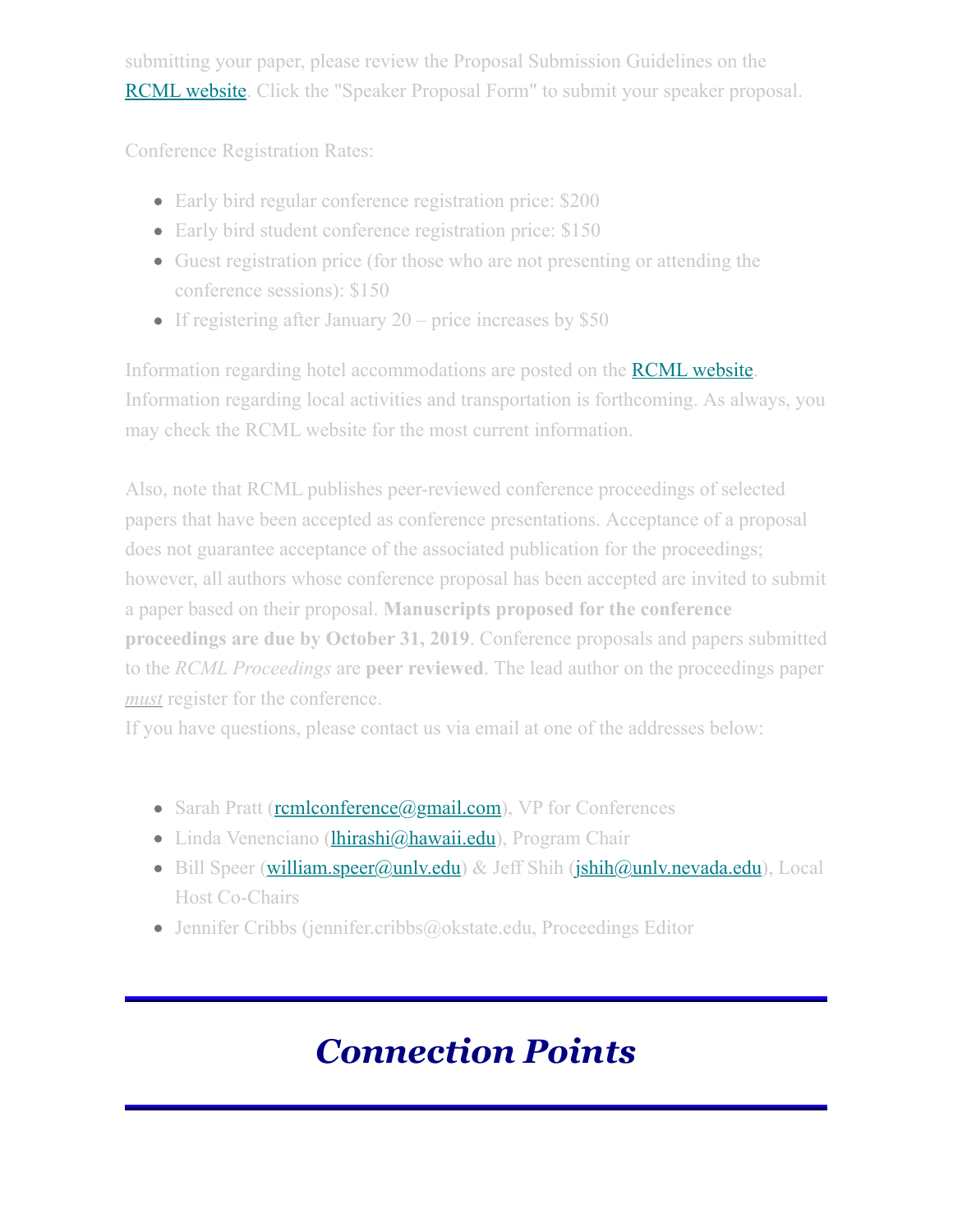

Karl Kosko Kent State University

#### **Reconsidering our Visual Models for Teaching Multiplication**

Over the past several years, I have investigated elementary children's multiplicative reasoning (Kosko, 2019). Like others (Baroody, 1985), I've found that many students can demonstrate various algorithms and recite multiplication facts, but, when pressed, cannot explain these concepts without resorting to count-by-1s strategies. In fact, anywhere between  $15 - 25\%$  of rising sixth graders have still not developed multiplicative reasoning (Kosko, 2019). One reason I believe many students are left behind in their multiplicative development is that they are often afforded only those visual models that require counting by 1s, and do not require multiplicative reasoning.



Part of my work has focused on how children respond to different visual models for multiplication and division. For context, consider Sam and Dean's written responses to a set and length model task in Figure 1. A Rasch model estimated both items to have a similar difficulty level (i.e., they measure about the same level of reasoning).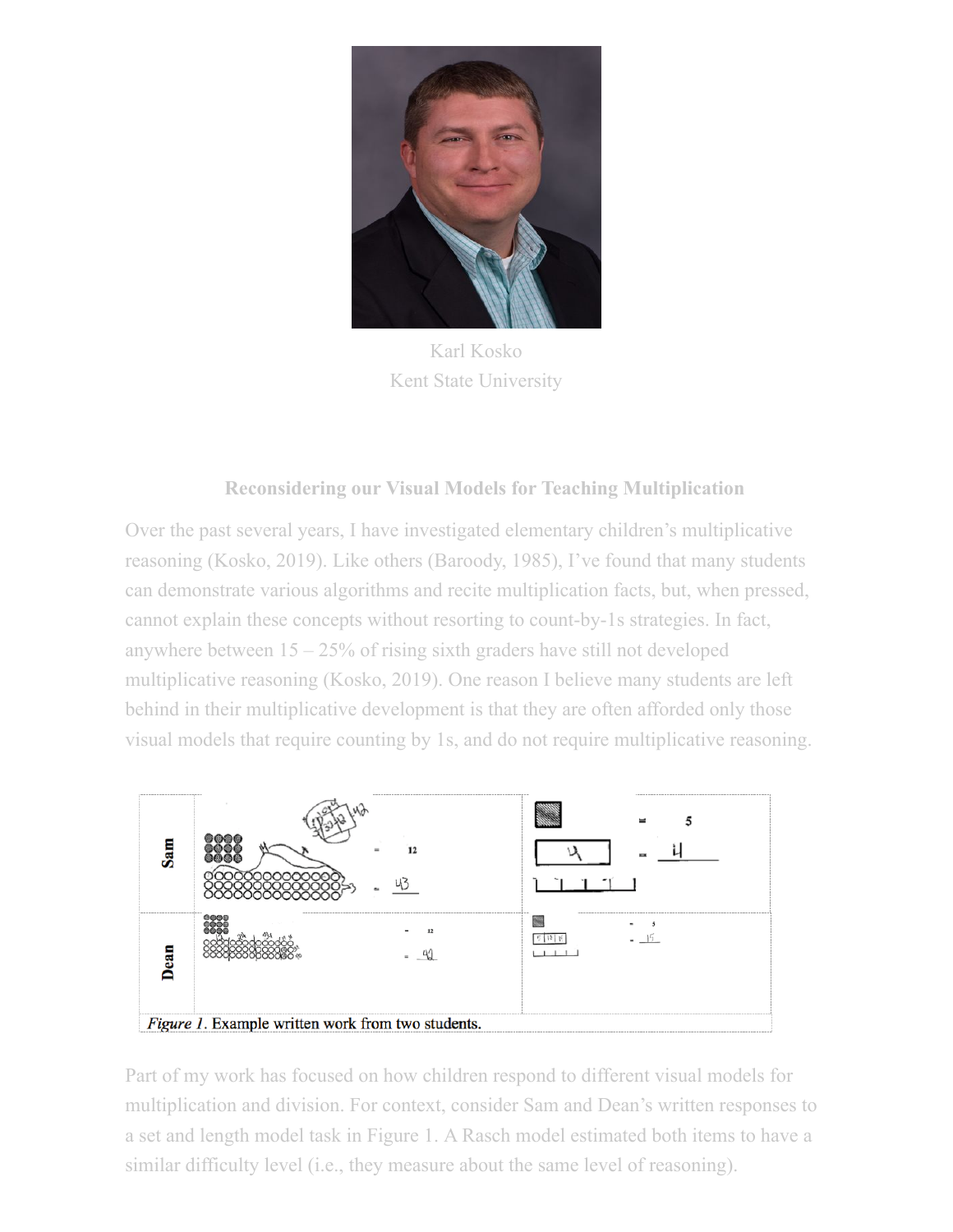Interestingly, Sam used a box algorithm for the set model, and a count-by-1s strategy for the length model. Specifically, Sam was able to apply the box algorithm to the set model because he recognized there were groups of 1s, but was unable to conceptually recognize a 12 as an object that could be manipulated on its own. This is why when prompted to manipulate a 5, he was unable to do so. He needed to perceive the 1s. By contrast, Dean had similar exposure to length models, but was able to anticipate a composite unit and interact multiplicatively with both representations.

Various research suggests that when students are provided models that include visible discrete units of 1, many will use count-by-1s strategies to solve it. However, when students are presented a context where the unit of 1 is disallowed, they are more likely to engage in multiplicative reasoning. Consider the responses by Cass in Figure 2 to two similar area model tasks. In the first task, Cass counts each individual square unit, instead of considering the column in reference to 20. But when each square unit must be inferred, Cass showed skip-counting in his work.



The two sets of examples pragmatically exemplify what much of my work explains empirically; that the visual models teachers use with students matter significantly. Although there is great benefit in using set representations like the standard array model, teachers (and teacher educators) can overuse such representations. If overused, some children will not infer the multiplicative nature of the arrays because they are only exposed to contexts where they can rely on counting-by-1s to reason why their algorithms produce correct answers. As noted by Davydov (1991), "a precondition for multiplication…is denying direct counting, one by one" (p. 21). The question is whether teachers and teacher educators enable children to meet this precondition.

#### **References**

Baroody, A. J. (1985). Mastery of basic number combinations: Internalization of relationships or facts? *Journal for Research in Mathematics Education, 16*(2), 83–98.